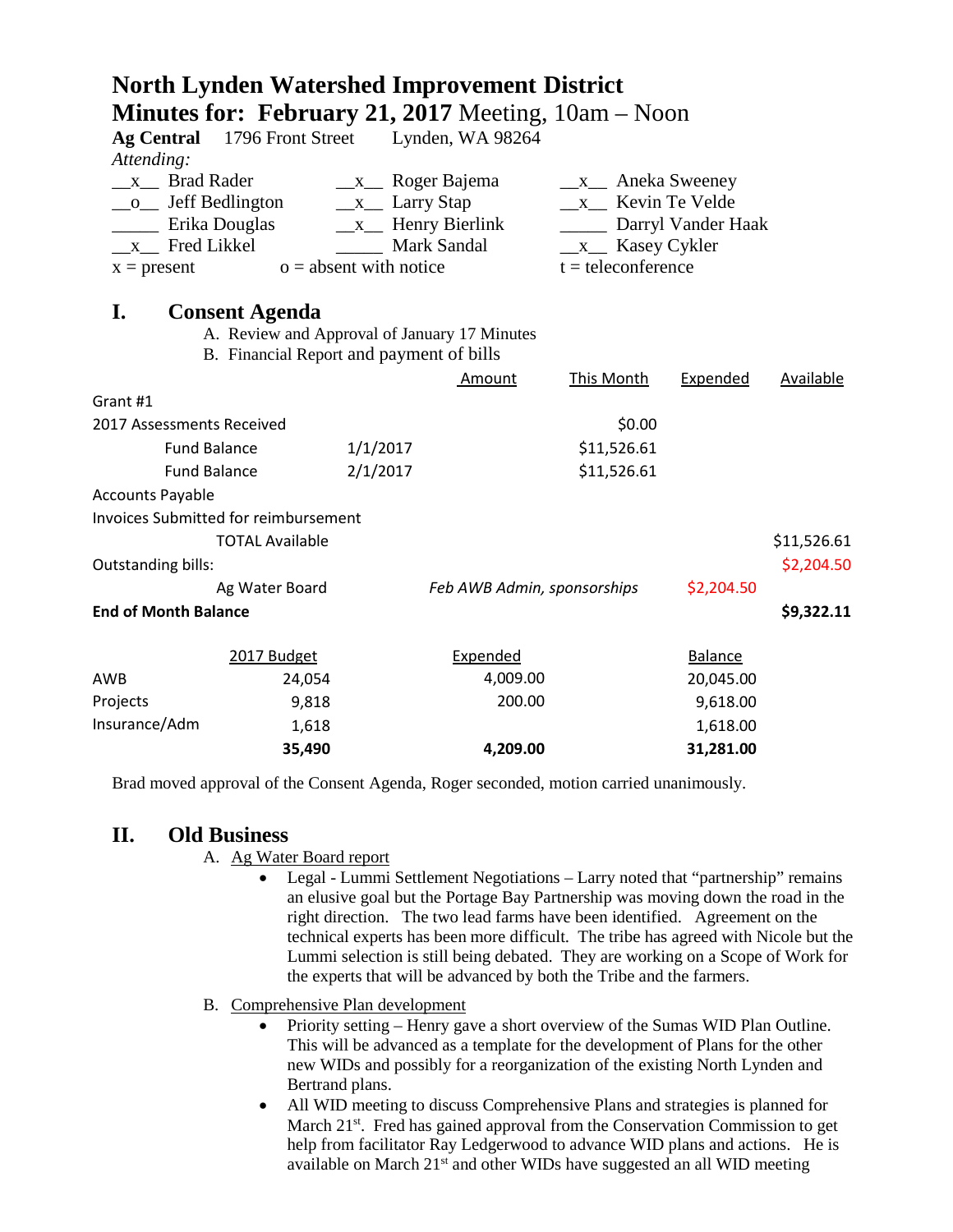where Comprehensive Plans, Strategies, and Action Items are both jointly discussed and then broken into each WID discussions. Plans are being made to cancel March WID meetings and to focus on this agenda for March 21<sup>st</sup>.

• The Board directed Henry and Fred to provide them some "homework" to prepare for making the March  $21<sup>st</sup>$  meeting productive.

## **IV. New Business**

- A. Ditch & Dike Maintenance
	- Mitigation work for Bender and Assink Road projects Brad has a commitment from Harlan Kredit's students to do the planting. Aneka mentioned that the WCD has a plant sale on March  $25<sup>th</sup>$  and there is often some surplus sold for a good price. Fred wondered if the Portage Bay Partnership might also want to make a contribution.
	- Culvert replacements <http://apps.wdfw.wa.gov/fishpassage/> Henry displayed the WDFW Culvert inventory and noted this is an option for mitigation.
	- Ditch maintenance the 5 year Programmatic permit for all NLWID projects seemed to be a wise direction. Larry wondered about the prices Frank had outlined on the description of these permits. Our permit last year did not seem to incur these costs.
- B. Water Quality
	- Water quality testing results were generally good. There were some very high counts coming across the border in mid-February. Aneka noted that the CD inventory of Fishtrap alerted them to far more non-commercial livestock than they had expected.
	- Manure transfer agreements were discussed. The use of manure on berry facilities should have such an agreement in place.
	- ZAP unit locations, installation,  $O & M$ , reporting calibration has proven to be more difficult than planned. The high numbers in the fall were not generally correlated with lab tests. A unit is planned for just above the Lynden intake.
	- Exact Scientific source tracking technology is purchased but little movement on testing local e coli sources.
- C. Water Quantity
	- Legislation in Olympia Bill provided a list of water bills with some highlights on bills that are making progress in the system. HB 1885 seems to be the preferred option for our famers as it fixes both *Hirst* and *Foster* and has bipartisan involvement.
	- Water Supply Strategy draft is being worked on by the AWB Water Supply committee.
	- Whatcom Water Supply Coalition meets the third Thursday of each month. More water work is coalescing in this partnership which includes the cities, the County, PUD, AWB, Water Districts, and Water Associations. Birch Bay's Deep Aquifer project reports there as does the Drought Response Taskforce, and increasingly the Lummi Infrastructure project.
	- Birch Bay Water and Sewer Deep Aquifer project the first well was not a productive as hoped but the second well has exceeded expectations in volume and quality. Another well is being drilled shortly.
	- Water Bank grant application The AWB is submitting an initial application for helping to develop Water Banks to the Specialty Crop Block Grant Program administered by WSDA. The project follows initial work of this nature done by the Snoqualmie WID and helps develop the mechanisms to move water both seasonally and permanently between farmers and other water suppliers.